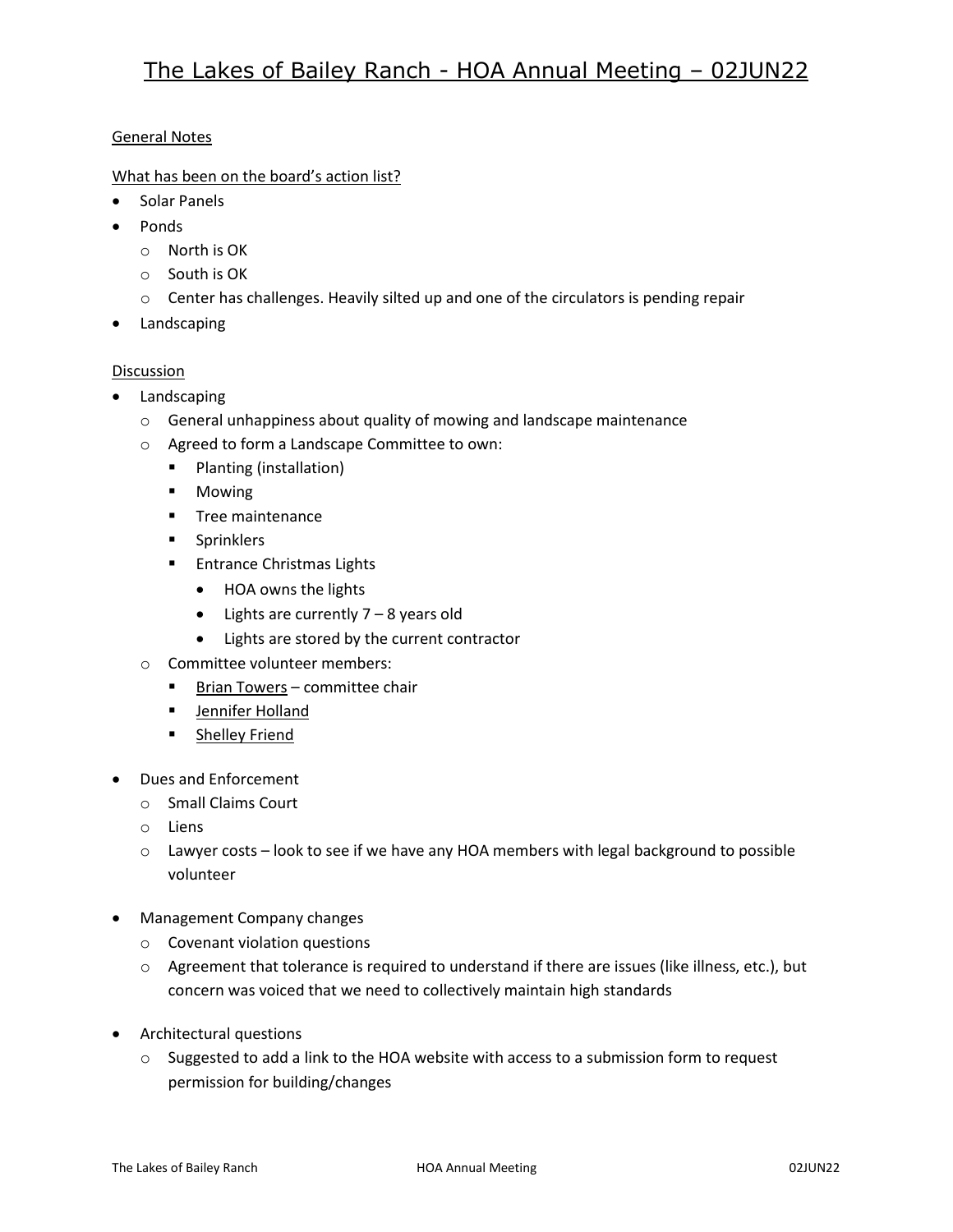- Board Member Elections
	- o Brian Towers nominated Heather Foster. Seconded by Bill Brewer
	- o Diem Mai nominated Scott Proctor. Seconded by Elwood Henry
	- o Jason Cline volunteered to be on the board
	- o Three new board members **approved** by HOA members' show of hands
- Budget
	- o Landscaping will likely increase from this point forward to ~\$2k/month
	- o Proposal to delay fence staining till early 2023
		- **Proposed by Brian Towers**
		- **Seconded by David Layton**
		- **Proposal approved** by HOA members' show of hands
	- $\circ$  Proposal to spend up to \$15k to repair/update/remodel landscaping at two entrances and Mingo/96<sup>th</sup> planting bed. Proposal includes landscape lighting and sprinklers
		- **Proposed by Brian Towers**
		- **Seconded by David Layton**
		- **Proposal approved** by HOA members' show of hands
- Discussion of walkway installation at the South Pond and possible fence along 96<sup>th</sup> at the North Pond
	- o Belief that a fence wouldn't keep non-residents away from the ponds
	- o General lack of interest in walkways or sitting areas at the ponds
	- o Issue of liability if we create formal "leisure areas"
	- $\circ$  Suggestion to look into installing life preservers at multiple locations around the ponds (made by Brian Towers)
- Food Trucks
	- o Not much interest in repeating the Food Trucks that were repeating "events" in summer 2021
	- o There was interest in snow-cone/ice-cream trucks
- Block Party
	- o General interest in format where core food would be supplied by Food Truck and sides/desserts supplied by HOA members
	- o Still more discussion needed
- Facebook Page
	- $\circ$  Diem Mai volunteered to set up a LOBR HOA page on Facebook to build common communication
	- $\circ$  Shelley Friend volunteered to generate a flyer to distribute to the HOA members with the Facebook information